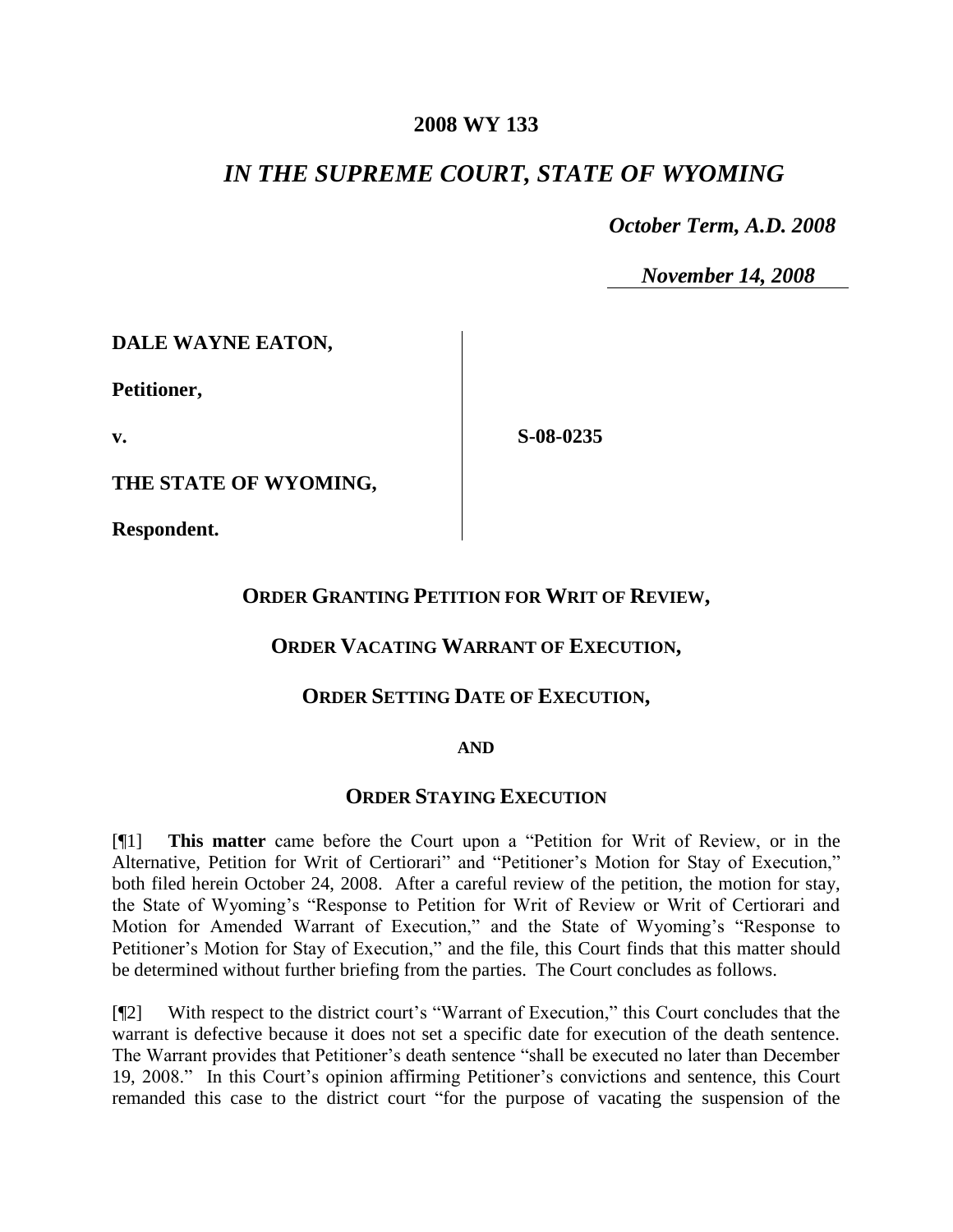sentence of death and setting a specific date for the execution of that sentence." *Eaton v. State*, 2008 WY 97, ¶ 230, 192 P.3d 36, 124 (Wyo. 2008). Also, the relevant statutes indicate that a warrant for execution should establish a specific date for execution. Wyo. Stat. Ann. §§ 7-19- 905, 906, 909, and 910. The warrant does not set a specific date for execution, making it defective. This Court finds that the district court's "Warrant of Execution" should be quashed and vacated.

[¶3] With the Warrant of Execution vacated, this Court must next determine how to proceed. After a careful study of this matter, this Court finds that it would be most efficient if this Court follows the procedure that it used in its most recent similar case, *Harlow v. State*, 2003 WY 47, 70 P.3d 179, 212-14 (Wyo. 2003). Consistent with that precedent, this Court will employ a narrow stay approach, which will promote the timely handling of those direct and postconviction remedies that Petitioner actually pursues. Under this approach, this Court will set a specific date for execution of that sentence, and then stay the execution of that sentence pending Petitioner's timely application to the United States Supreme Court seeking a writ of certiorari. The time for filing a petition for writ of certiorari with that Court is ninety (90) days from the date of this Court's denial of rehearing in Petitioner's direct appeal. *See* Supreme Court Rule 13.3. This Court believes that setting a new date of execution, rather than again remanding to the district court to set a new date of execution, may help avoid some inherent delays in this case, as well as conserve resources of the courts and the parties. This Court does not foreclose, however, this Court's remanding to the district court to set a new date of execution if such course of action becomes appropriate in this case in the future.

[¶4] This Court shall further order Petitioner's counsel to promptly inform this Court and the State of Wyoming of counsel's timely filing of application to the United States Supreme Court for a writ of certiorari asking that Court to review this Court's determination of his direct appeal. This Court shall further order Petitioner's counsel to promptly inform this Court and the State of Wyoming when the United States Supreme Court has disposed of Petitioner's petition for writ of certiorari. Upon that Court's disposition of Petitioner's petition for writ of certiorari, this Court may make such further orders as may then appear to be necessary and appropriate, if it still retains jurisdiction. *See Harlow v. State*, 2003 WY 144, 78 P.3d 1044 (Wyo. 2003); *Harlow v. State*, 2004 WY 55, 90 P.3d 92 (Wyo. 2004); *Harlow v. State*, 2005 WY 16, 105 P.3d 1078 (Wyo. 2005). It is, therefore,

[¶5] **ORDERED** that the petitioner, Dale Wayne Eaton, be allowed to proceed in this matter *in forma pauperis*; and it is further

[¶6] **ORDERED** that the "Petition for Writ of Review, or in the Alternative, Petition for Writ of Certiorari," filed herein October 24, 2008, be, and hereby is, granted; and it is further

[¶7] **ORDERED** that the "Warrant of Execution," entered by the district court on October 13, 2008, be, and hereby is, quashed and vacated; and it is further

[¶8] **ORDERED** that the new date for execution of the sentence of death is December 19, 2008, a date more than thirty (30) days from the date of this order; and it is further